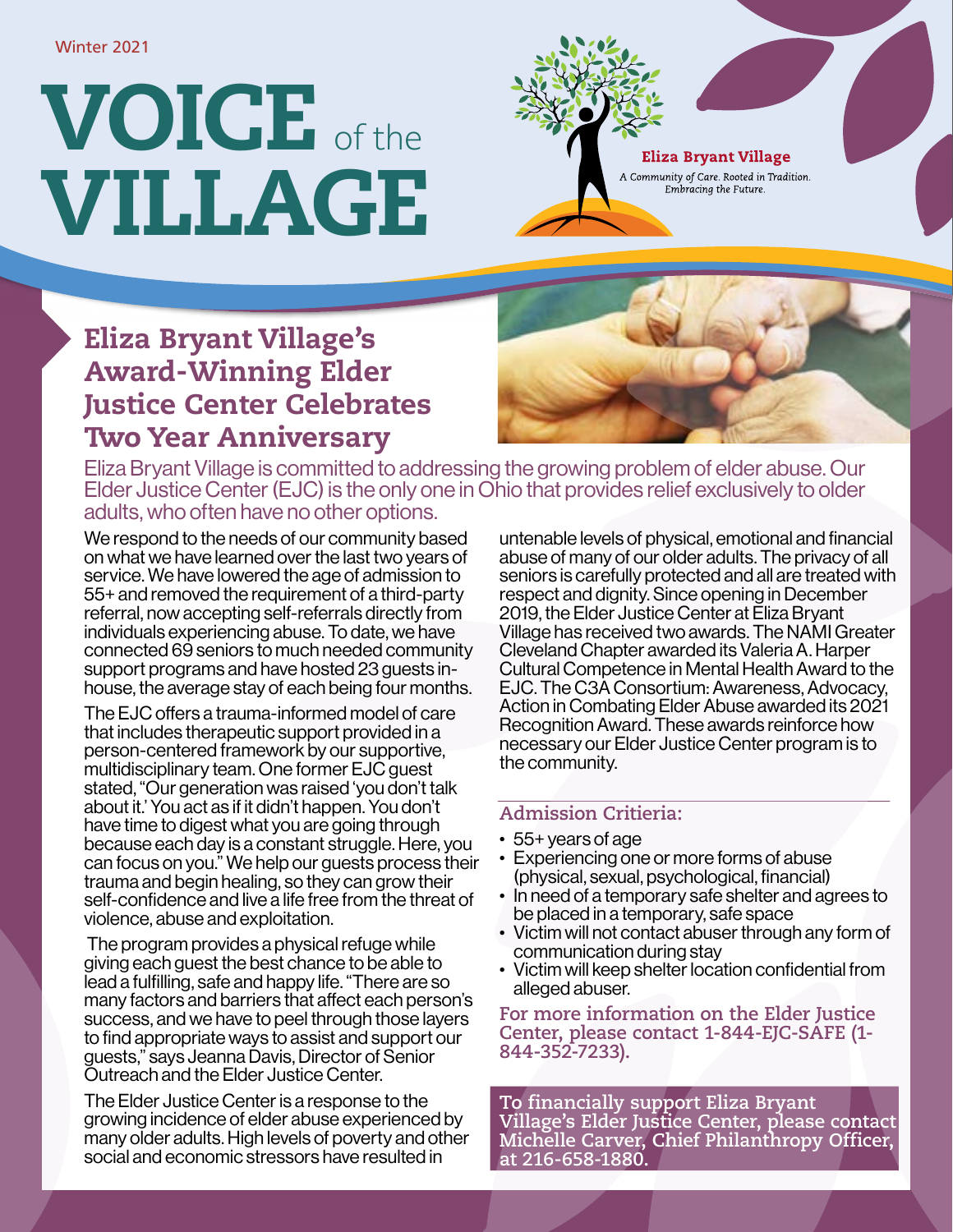# Crisis and Character

A message from our President & CEO, Danny R. Williams, JD, MNO, LNHA



Many of us have heard the quote attributed to the late Kentucky novelist James Lane Allen, "Adversity doesn't build character; it reveals it." This phrase is often uttered to encourage athletes during difficult stretches. However, our various responses to the ongoing COVID-19 pandemic gives the saying new meaning.

For many, as in the examples highlighted in this newsletter,

the current crisis has inspired greater empathy and a renewed appreciation of the fragility of life. Helping others to achieve their highest potential has become an even more critical priority for many of us.

During the pandemic, those with the means were even more generous with their time and their philanthropy. According to the annual Giving USA Foundation report, charitable giving in the United States reached a record \$471 billion in 2020. Despite the unsettling and uncertain times, giving by individuals, which made up the majority of donations last year, increased by approximately 2%, while foundations increased their giving by

billion recorded for 2019.

Still others developed creative ways to stay connected with those in need and to bring joy to individuals who would otherwise suffer greatly from social isolation. Would most of us have even heard of Zoom but for the pandemic?

Unfortunately, this crisis has not always brought out the best in us. Many of us still rebel against safety measures that are perceived as unreasonable intrusions on our personal liberties. We sometimes lose sight of the fact that precautions are taken not just to protect ourselves, but to protect others. Legal disputes have taken the place of opportunities to compromise and reconcile diferences. And, staffing agencies and other enterprises have seized the "opportunity" presented by this crisis to engage in price gouging and other unfair practices.

However, as vaccination rates continue to rise and protective practices become more routine, there are encouraging signs that this devastating virus may be approaching a manageable stage. The articles to follow offer reasons to be hopeful and thankful for our ability to meet this challenge. On behalf of our staff and board at Eliza Bryant Village, please accept our gratitude for your continued support during these most difficult of times. It reveals your true caring character.

17%, resulting in a 5.1% spike in total giving from the \$448

## New Staff Highlights

#### **Earlontae Jackson**

Nutrition Services Assistant in Adult Day Care

**Isaac Kwofie Accountant** 

**Marcia Laury, LPN**  PRN and works night shift

**Megan Thompson** Director of External Relations

## Eliza Bryant Village: Providing Care Like Family

#### **JOIN OUR FAMILY TODAY!**

#### **Skilled Nursing:**  SIGN ON BONUSES AVAILABLE!

- Director of Infection Control. Quality Assurance & Staff **Development**
- Director of Nursing
- Wound Nurse
- MDS Nurse-RN/LPN
- RNs/LPNs/STNAs
- Social Worker
- Transporter Nursing

#### **Adult Day Services:**

- Personal Care Assistant-PRN
- PRN Driver-Adult Day Care
- Adult Day Care Activity



**Independent Housing:** 

• Social Service Coordinator

#### **Dietary Services:**

• Dietary Aid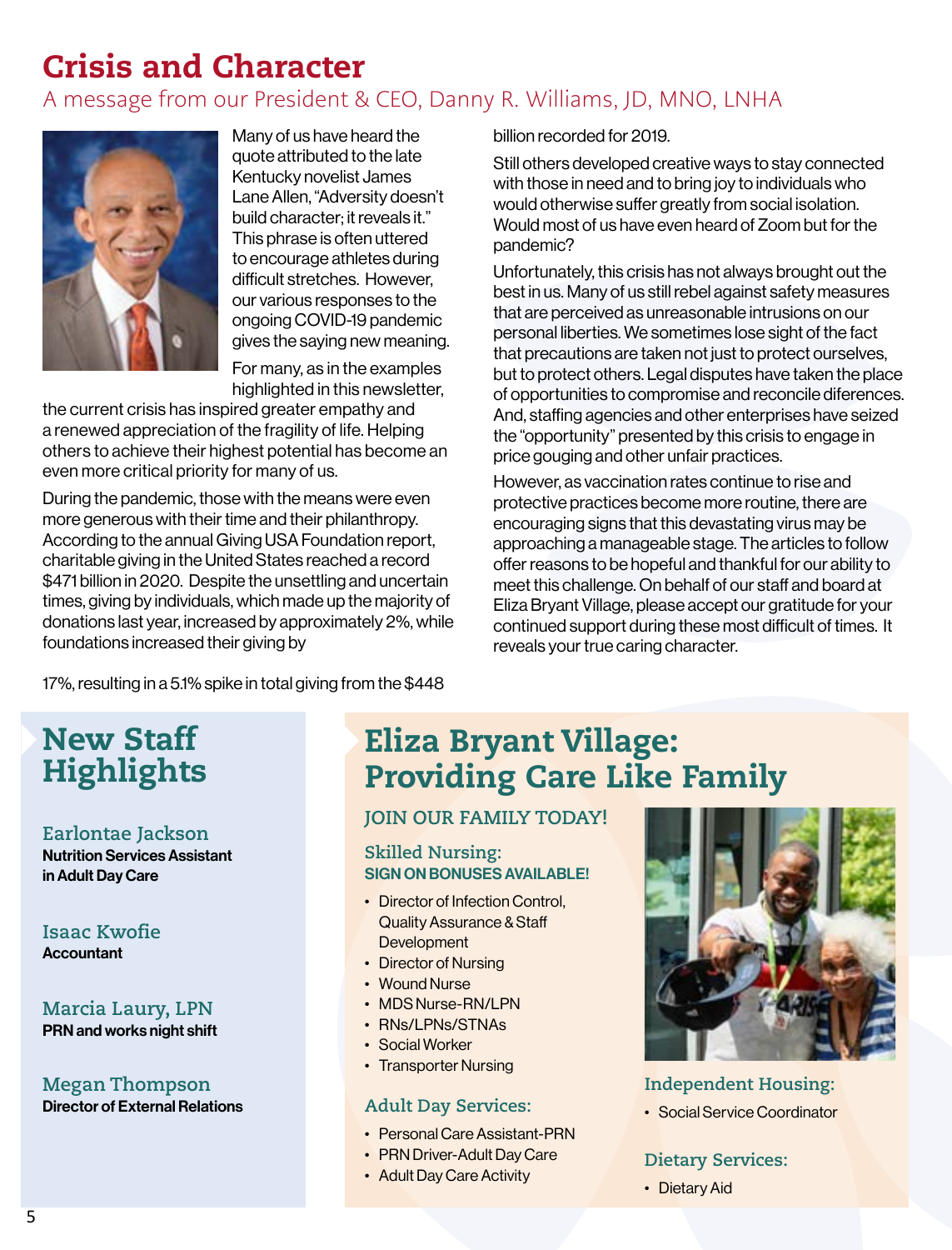## Elder Justice Center Success Story

\*Names have been changed to preserve anonymity

When Sarah\* came to Eliza Bryant Village, it was originally a physical rehabilitation visit in our Rehab Center. Her landlord had found her unconscious on the floor of her apartment after a seizure. However, while receiving treatment, the Village's staff found out her boyfriend, Ed, had been abusing her emotionally, psychologically, verbally and financially. It was then they knew they had to take action. Sarah has been a guest of the Elder Justice Center here on campus since October 28, 2021.

Sarah discovered that Ed was cheating on her with another woman, but she had a difficult time accepting the situation or taking action. During her stay in rehabilitation, the financial abuse by Ed escalated. However, because his name was still on the accounts, no legal action could be taken. At this point Eliza Bryant Village's Elder Justice Center Outreach Worker, Shauna Mack, stepped in. She aided Sarah in rectifying the situation, accompanying her to various banking institutions to ensure Ed's access to Sarah's money and accounts was revoked.

Now that Sarah is staying at the Elder Justice Center, she is not only protected from Ed's abuse, but she also is participating in group art and music therapy sessions and is receiving psychotherapy services. Sarah stated that working with the psychotherapist on a weekly basis was proving very helpful to her mental state. Sarah said, "I'm glad to be leaving him. My life wasn't going on the right foot with him at all…I think I'm doing better by myself."

Similarly, Shauna stated that since Sarah has been a guest of the Elder Justice Center, "She thrives! She's more verbal and willing to accept direction…she is in a better mental place." Sarah said she's excited to be moving into her own apartment soon and said that anyone else in a similar situation needs to, "work on your life first, get your life together first."

Eliza Bryant Village is working to secure housing in our Independent Affordable Senior Housing for Sarah as soon as a unit becomes available, and we have signed her up as a participant in our Adult Day Services program. Until then, she will remain under the watchful eyes of EJC staff members.



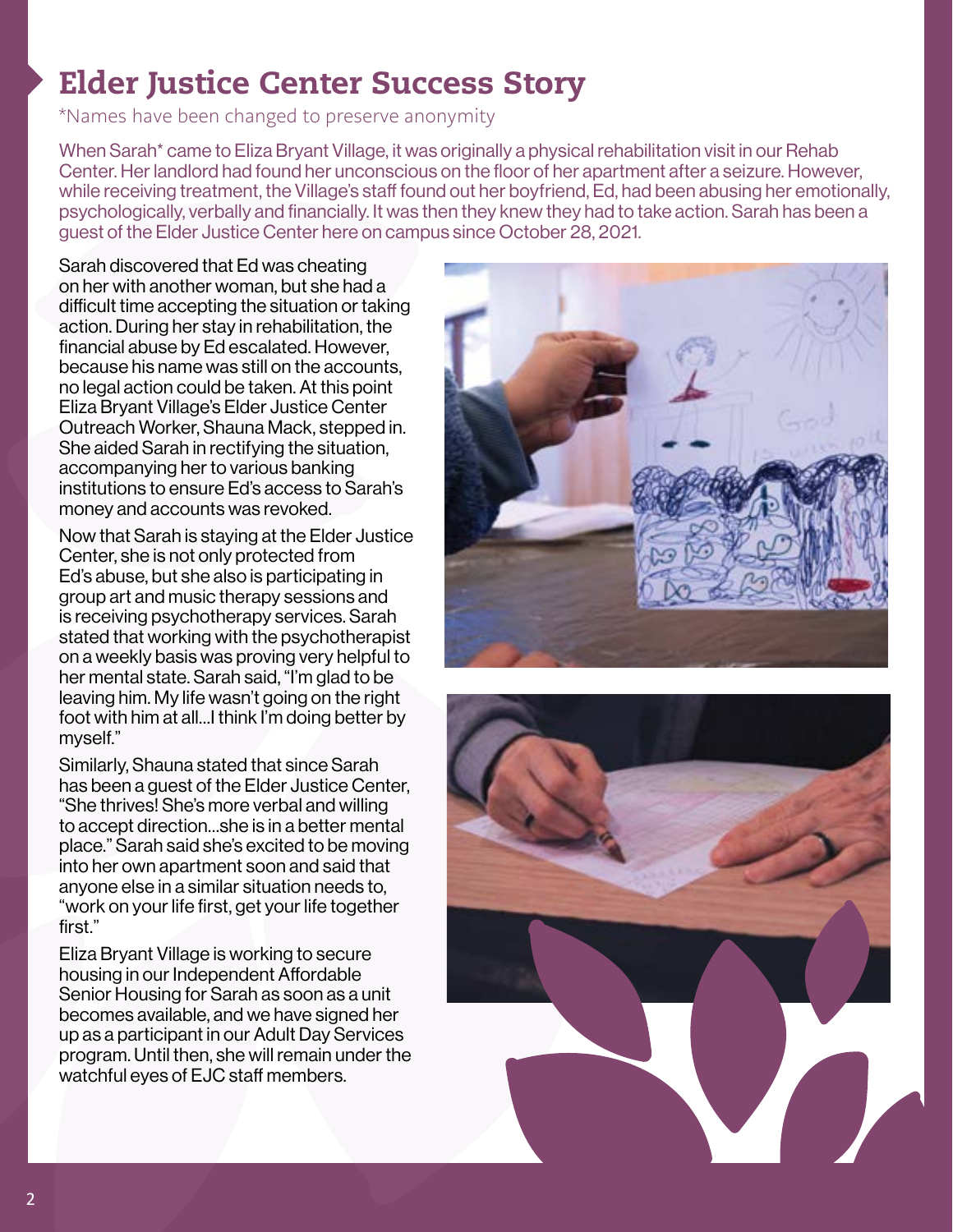## Adult Day Services Visits Greater Cleveland Aquarium

Thanks to generous support from the Fox Charitable Foundation, we have been able to take our Adult Day Services participants on a number of field trips this year, including to Greater Cleveland Aquarium. They say a picture is worth a thousand words, so enjoy this epic in pictures!













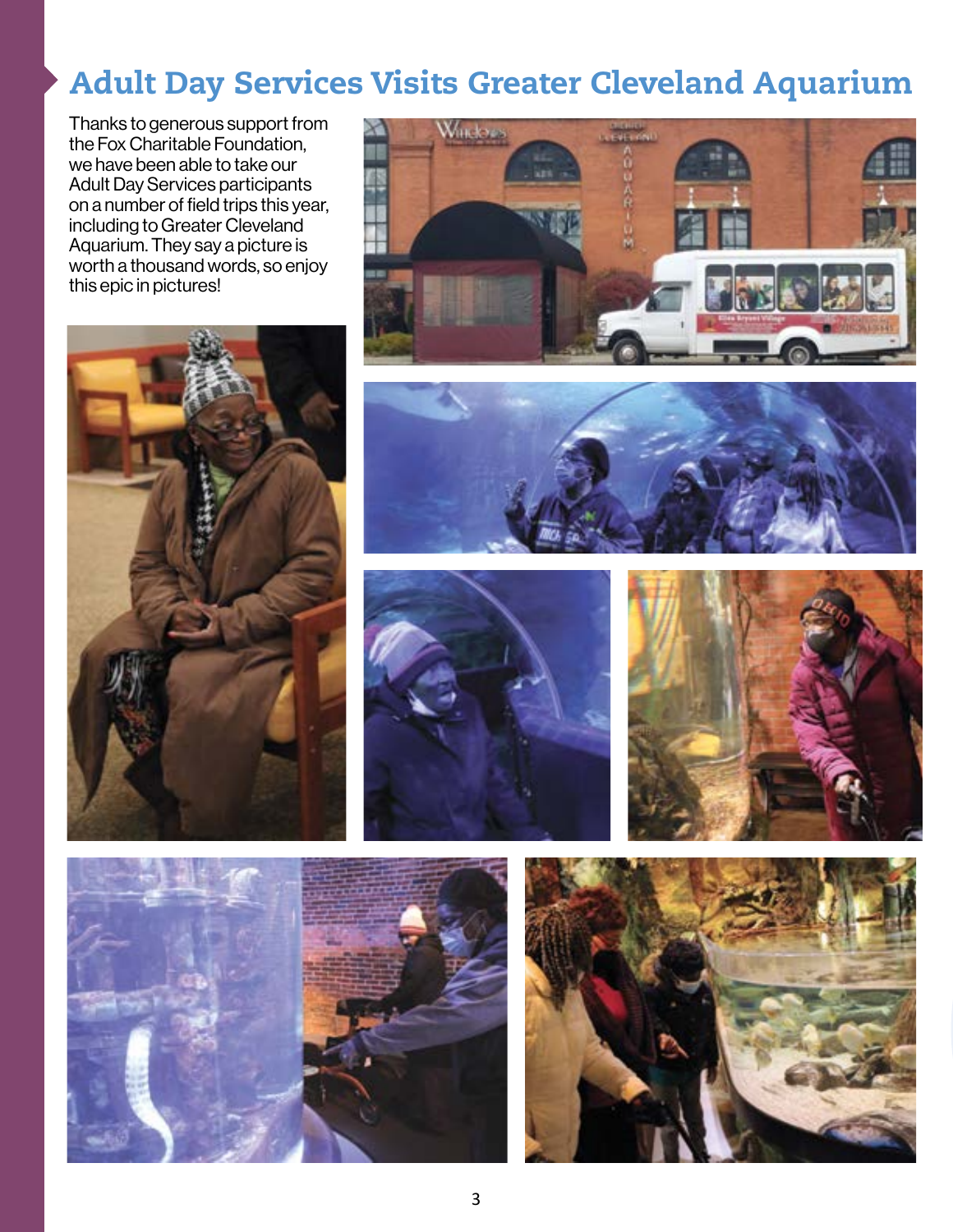## Congratulations to United Black Fund of Greater Cleveland for

winning the Association of Fundraising Professionals Greater Cleveland Chapter's 2021 Foundation Leadership Award!

Nominated by Eliza Bryant Village, this award is much deserved. United Black Fund (UBF) of Greater Cleveland's primary purpose is to strengthen the capacity of organizations and agencies that serve African Americans and impoverished communities by increasing their access to funding. UBF has supported Eliza Bryant Village with more than \$136,000 over a 23-year partnership.



# Caregiver Support Groups

**Please join us in person at the Village or virtually via Zoom for our monthly Caregiver Support Group. Call Denise Rembert at 216-658-2344 for more information or to register.**

#### Effective Communication Strategies **Thursday, January 27 | 7 PM**

Communication is more than just talking and listening- it's also about sending and receiving messages through attitude, tone of voice, facial expressions and body language. As people with dementia, most often Alzheimer's, progress in their journey and the ability to use words is lost, families need new ways to connect. Join us to explore how communication takes place when someone has Alzheimer's, learn to decode the verbal and behavioral messages delivered by someone with dementia and identify strategies to help you to connect and communicate at each stage of the disease.

#### Understanding and Responding to Dementia-Related Behavior Thursday, February 24 | 7 PM

Behavior is a powerful form of communication and is one of the primary ways for people with dementia to communicate their needs and feelings as the ability to use language is lost. However, some behaviors can present real challenges for caregivers to manage. Join us to learn how to decode behavioral messages, identify common behavior triggers and learn strategies to help intervene with some of the most common behavioral challenges of Alzheimer's disease.

#### Living with Alzheimer's: Early Stage Thursday, March 31 | 7 PM

This community education program is designed for people with early-stage Alzheimer's disease or related dementia and their care partners and families. Learn about Alzheimer's disease from a person who is living with it . . . You won't want to miss this inspiring program featuring a person in the early stage of Alzheimer's disease who will share how one learns to live with the disease.

## COME VISIT!

We're able to schedule resident visits 10am-12pm and 2pm-4pm Monday-Friday. Please be advised we will continue to follow current CDC COVID protocols and guidelines to reduce and prevent the spread of COVID-19 to ensure that our residents, visitors and staff have safe and enjoyable visits. The following guidelines have been established for the safety of our residents, staff and visitors:

#### FACILITY PROTOCOLS

- Designated area for visits. Entrance will be through the door located on the patio.
- Will provide a mask, if needed.
- Screen each visitor using COVID-19 symptom checklist.
- Take temperatures prior to visit.
- Transport residents to the visiting area.
- Monitor visits to ensure adherence to time allotted and distancing protocol.
- Clean areas upon completion of each visit.

#### VISITOR GUIDELINES

- Visits must be scheduled.
- There will be no more than 2 visitors per resident.
- Duration of each visit will be for
- 30 minutes.
- Each visitor must wear a mask and use hand sanitizer that will be available at the visitation site.
- Each visitor must maintain the 6ft social distancing.
- No pets will be allowed.

To schedule your visit, please contact our Visitor **Coordinator** at (216) 658-8838.